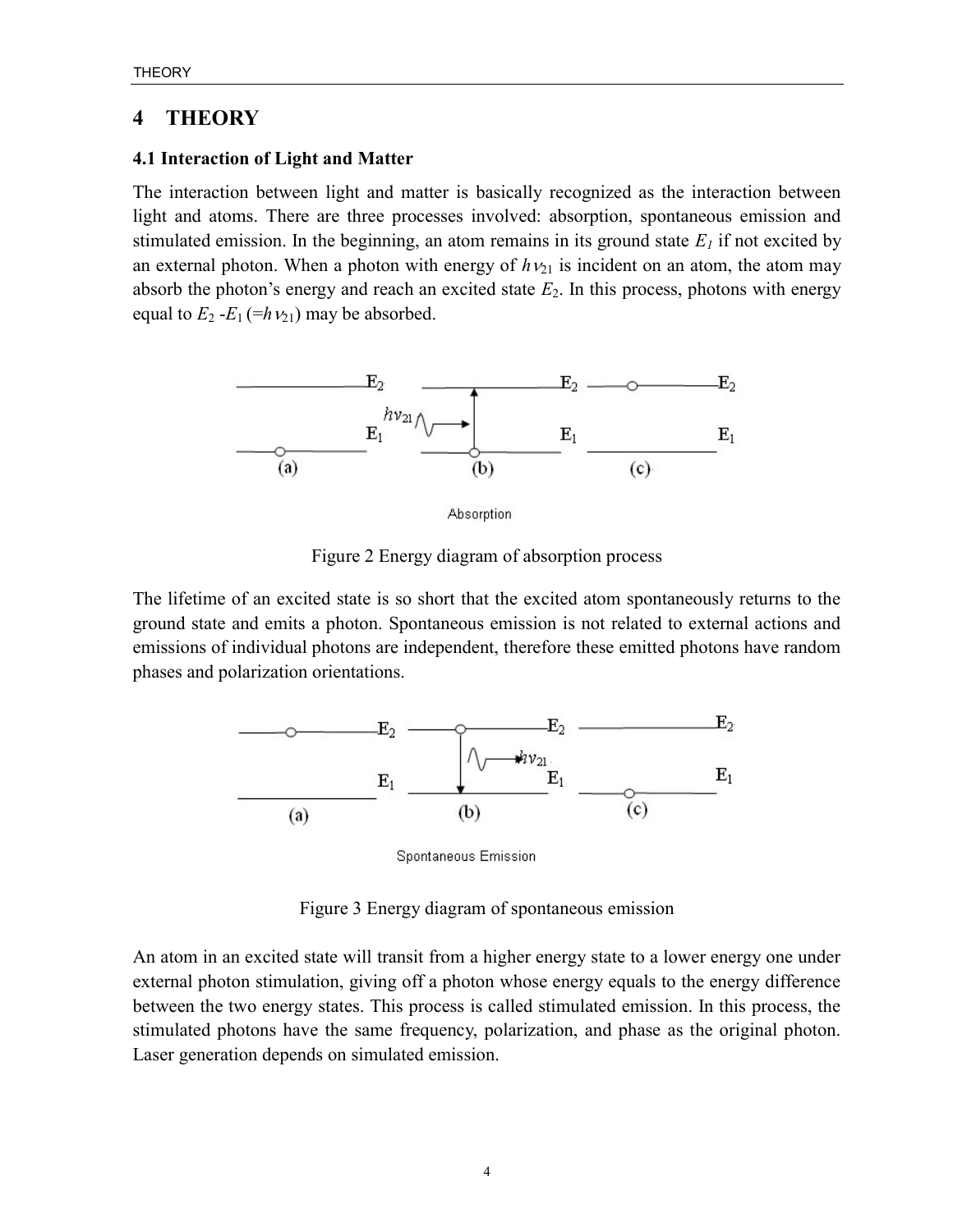

**Stimulated Emission** 

Figure 4 Energy diagram of stimulated emission

## 4.2 Laser Principle

A laser system consists of three components: a gain medium, a resonant cavity, and a pumping source. The gain medium provides population inversion.



Figure 5 Energy diagram of laser gain medium

For example, for a three energy level system, the atoms are pumped from the ground state  $E_1$ to the excited state  $E_3$ . The atom population at energy level  $E_3$  rapidly drops to an intermediate energy level  $E_2$  through a non-emission transition (transferring to thermal energy or crystal lattice vibration energy, but no photons are emitted). Because the intermediate energy level  $E_2$ has a longer lifetime, the population of energy level  $E_2$  will be accumulated. If the pumping light is strong enough, the population of  $E_1$  will be reduced faster than the population decrease of  $E_2$  back to  $E_1$ . Therefore, a population inversion is realized.

Laser generation must have a resonant cavity for providing optical positive feedback. Though atoms in an excited state will also spontaneously return to their ground state, spontaneously generated photons have random direction and phase. As a result, they will deviate from the optical axis and exit the cavity. Only stimulated emitted photons can travel along the optical axis. One portion of them will output through the cavity mirror and the other portion will be reflected back into the cavity and be amplified by the gain medium. Multiple reflections and amplifications within the cavity will generate enhanced stimulated emission — laser.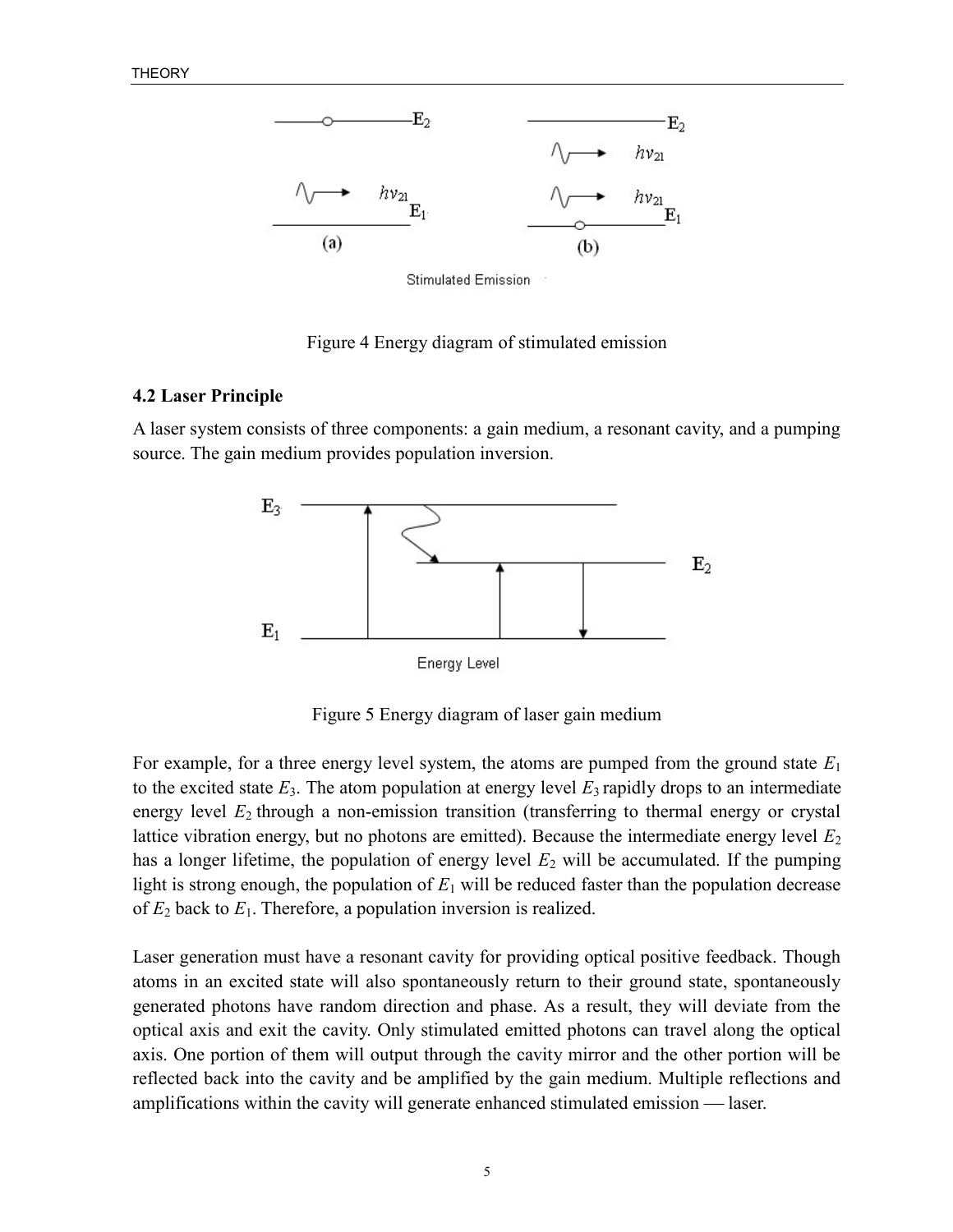## 4.3 Optical Frequency Doubling

Optical frequency doubling is a common method to extend a waveband in nonlinear optics. Laser frequency doubling is a method that generates a frequency 2ω laser from a frequency ω laser source through the nonlinear effect of a crystal.

When light interacts with a medium, the electric dipoles of atoms will be generated due to the electromagnetic induction. The superposition of all diploes in unit volume is called the electric polarization intensity vector. This polarization field,  $P$ , further emits electromagnetic radiation. When the electromagnetic field of external illumination is much weaker than the inner field of the substance, the induced polarization field is proportional to the external field intensity,  $E$ .

$$
P = \varepsilon_0 \chi E \tag{1}
$$

If light of different frequencies simultaneously illuminates a medium, it will be independently reflected, refracted or scattered. Hence, the linear superposition relationship is satisfied and no new frequency is generated. Once the external field is strong enough (e.g. laser illumination), the interaction between the laser light and the medium will result in a nonlinear response:

$$
P = \alpha E + \beta E^2 + \gamma E^3 + \cdots \tag{2}
$$

where,  $\alpha$ ,  $\beta$ ,  $\gamma$ , ... are the coefficients of the substance and their values reduce successively with an approximate ratio relationship:

$$
\frac{\beta}{\alpha} = \frac{\gamma}{\beta} = \dots = \frac{1}{E_{\text{atom}}}
$$
\n(3)

where  $E_{atom}$  is the electric intensity inside the atom at an order of about 10<sup>8</sup> V/cm.

In the case of a weak external field, the nonlinear terms of  $E^2$  and  $E^3$  are all small quantities and are hence negligible; but when  $E$  is very strong, these nonlinear terms are not negligible.

Considering the square term of the field

$$
E = E_0 \cos \omega t \tag{4}
$$

$$
P^{(2)} = \beta E^2 = \beta E_0^2 \cos^2 \omega t = \beta \frac{E_0^2}{2} (1 + \cos 2\omega t)
$$
 (5)

a frequency doubled term,  $cos2\omega t$ , exists. When a laser is incident on the frequency doubling crystal at a proper angle (matching angle), frequency doubled laser light can be generated.

The transfer efficiency of frequency doubled light with comparison to that of the fundamental frequency can be derived from nonlinear optics theory: